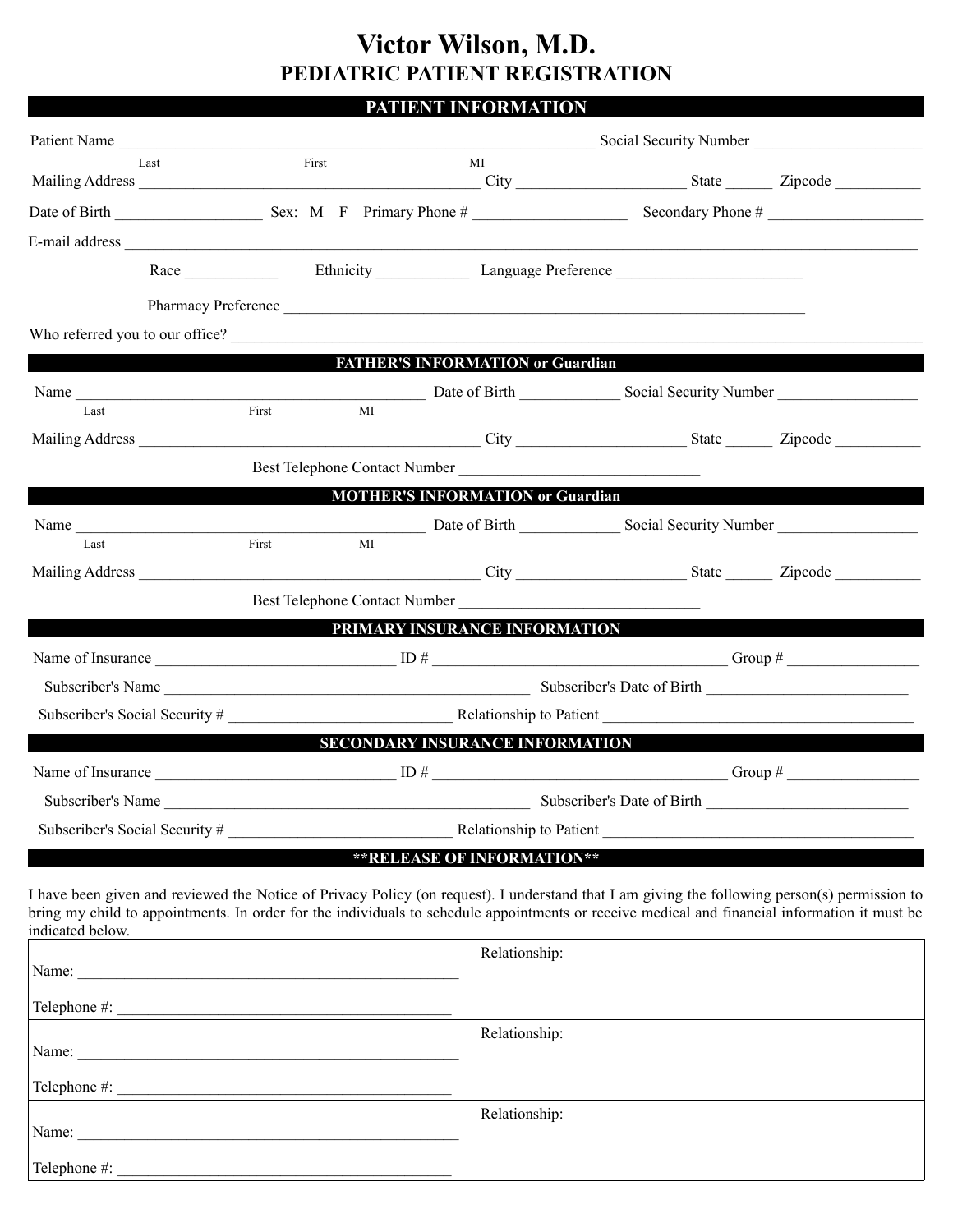# **Initial History Questionnaire** Child's Name

Birth Date \_\_\_\_\_\_\_\_\_\_\_\_\_\_\_\_\_\_\_\_\_\_\_\_\_\_\_\_\_ Gender F M

|                                                                                                                         | Form Completed by:                                                                          |                                     |             |                |                                                                                                                                                                                                                                                                                                                                                                          | Date form completed             |     |                                    |
|-------------------------------------------------------------------------------------------------------------------------|---------------------------------------------------------------------------------------------|-------------------------------------|-------------|----------------|--------------------------------------------------------------------------------------------------------------------------------------------------------------------------------------------------------------------------------------------------------------------------------------------------------------------------------------------------------------------------|---------------------------------|-----|------------------------------------|
|                                                                                                                         | Family History: Please list all those living in the child's home                            |                                     |             |                |                                                                                                                                                                                                                                                                                                                                                                          |                                 |     |                                    |
| Name                                                                                                                    |                                                                                             | <b>Relationship to Child   Name</b> |             |                |                                                                                                                                                                                                                                                                                                                                                                          |                                 |     | <b>Relationship to Child</b>       |
|                                                                                                                         |                                                                                             |                                     |             |                |                                                                                                                                                                                                                                                                                                                                                                          |                                 |     |                                    |
|                                                                                                                         |                                                                                             |                                     |             |                |                                                                                                                                                                                                                                                                                                                                                                          |                                 |     |                                    |
|                                                                                                                         |                                                                                             |                                     |             |                |                                                                                                                                                                                                                                                                                                                                                                          |                                 |     |                                    |
| Are your child's parents:                                                                                               | Married<br>Unmarried                                                                        |                                     | Separated   |                | Divorced                                                                                                                                                                                                                                                                                                                                                                 |                                 |     |                                    |
|                                                                                                                         | If anything besides Married, who has primary custody?                                       |                                     | Mother      | Father         | Joint                                                                                                                                                                                                                                                                                                                                                                    |                                 |     |                                    |
|                                                                                                                         |                                                                                             |                                     |             |                |                                                                                                                                                                                                                                                                                                                                                                          |                                 |     |                                    |
| Is there smoking/vaping in the home?No                                                                                  |                                                                                             | Yes                                 |             |                |                                                                                                                                                                                                                                                                                                                                                                          |                                 |     |                                    |
| Do you have:                                                                                                            | Guns in the home?                                                                           | No                                  | Yes         | If yes:        | Are they locked up?                                                                                                                                                                                                                                                                                                                                                      | No                              | Yes |                                    |
|                                                                                                                         | Pets in the home?                                                                           | No                                  | Yes         |                | If yes, types and names:                                                                                                                                                                                                                                                                                                                                                 |                                 |     |                                    |
|                                                                                                                         |                                                                                             |                                     |             |                |                                                                                                                                                                                                                                                                                                                                                                          |                                 |     |                                    |
| Birth History Please circle and explain the answer                                                                      |                                                                                             |                                     |             |                |                                                                                                                                                                                                                                                                                                                                                                          |                                 |     |                                    |
|                                                                                                                         |                                                                                             |                                     |             |                |                                                                                                                                                                                                                                                                                                                                                                          |                                 |     |                                    |
|                                                                                                                         |                                                                                             |                                     | Birth Place |                |                                                                                                                                                                                                                                                                                                                                                                          |                                 |     |                                    |
| Did mother have any illness with pregnancy?No                                                                           |                                                                                             |                                     |             | Explain<br>Yes | Explain                                                                                                                                                                                                                                                                                                                                                                  |                                 |     |                                    |
| Did the baby go home with mother from hospital?No                                                                       |                                                                                             |                                     |             | Yes            |                                                                                                                                                                                                                                                                                                                                                                          |                                 |     |                                    |
| Did baby have any problems right after birth?No                                                                         |                                                                                             |                                     |             |                | Explain                                                                                                                                                                                                                                                                                                                                                                  |                                 |     |                                    |
| Was the delivery Vaginal Cesarean Tf cesarean, why?                                                                     |                                                                                             |                                     |             |                |                                                                                                                                                                                                                                                                                                                                                                          | Use drugs or medications ______ |     |                                    |
| Was initial feeding Breast Bottle ______                                                                                |                                                                                             |                                     |             |                | <u> 1989 - Johann Barbara, martxa alemaniar a</u>                                                                                                                                                                                                                                                                                                                        |                                 |     |                                    |
| Was Hepatitis B Vaccine given in hospital?                                                                              |                                                                                             |                                     |             |                | If so, what was date given?                                                                                                                                                                                                                                                                                                                                              |                                 |     |                                    |
| General                                                                                                                 |                                                                                             |                                     |             |                |                                                                                                                                                                                                                                                                                                                                                                          |                                 |     |                                    |
|                                                                                                                         |                                                                                             |                                     |             | No             | Explain                                                                                                                                                                                                                                                                                                                                                                  |                                 |     |                                    |
|                                                                                                                         |                                                                                             |                                     |             | No             |                                                                                                                                                                                                                                                                                                                                                                          |                                 |     |                                    |
|                                                                                                                         |                                                                                             |                                     |             | No             |                                                                                                                                                                                                                                                                                                                                                                          |                                 |     |                                    |
| Does your child have any serious illness or medical conditions? Yes                                                     |                                                                                             |                                     |             | No             |                                                                                                                                                                                                                                                                                                                                                                          |                                 |     |                                    |
| Has your child had any serious injuries or accidents? Yes<br>Has your child had any surgeries or been hospitalized? Yes |                                                                                             |                                     |             | No<br>No       | Explain                                                                                                                                                                                                                                                                                                                                                                  |                                 |     |                                    |
|                                                                                                                         |                                                                                             |                                     |             |                |                                                                                                                                                                                                                                                                                                                                                                          |                                 |     |                                    |
| <b>Development</b>                                                                                                      |                                                                                             |                                     |             |                |                                                                                                                                                                                                                                                                                                                                                                          |                                 |     |                                    |
| Explain                                                                                                                 | Are you concerned about your child's Physical Development? Mental or emotional development? |                                     |             |                |                                                                                                                                                                                                                                                                                                                                                                          |                                 |     | <b>Attention Span?</b>             |
|                                                                                                                         | Explain<br>How is his/her behavior in school?                                               |                                     |             |                | Failed or repeat any grade in school?                                                                                                                                                                                                                                                                                                                                    |                                 |     |                                    |
|                                                                                                                         | How is he/she doing in academic subjects?                                                   |                                     |             |                |                                                                                                                                                                                                                                                                                                                                                                          |                                 |     | Attends special school or classes? |
| <b>Past History</b>                                                                                                     |                                                                                             |                                     |             |                |                                                                                                                                                                                                                                                                                                                                                                          |                                 |     |                                    |
| Does your child have, or has he/she ever had:                                                                           |                                                                                             |                                     |             |                |                                                                                                                                                                                                                                                                                                                                                                          |                                 |     |                                    |
|                                                                                                                         |                                                                                             |                                     |             | No             |                                                                                                                                                                                                                                                                                                                                                                          |                                 |     |                                    |
|                                                                                                                         |                                                                                             |                                     |             | No             |                                                                                                                                                                                                                                                                                                                                                                          |                                 |     |                                    |
|                                                                                                                         |                                                                                             |                                     |             | No<br>No       |                                                                                                                                                                                                                                                                                                                                                                          |                                 |     |                                    |
|                                                                                                                         |                                                                                             |                                     |             | No             |                                                                                                                                                                                                                                                                                                                                                                          |                                 |     |                                    |
|                                                                                                                         |                                                                                             |                                     |             | No             |                                                                                                                                                                                                                                                                                                                                                                          |                                 |     |                                    |
|                                                                                                                         |                                                                                             |                                     |             | No             |                                                                                                                                                                                                                                                                                                                                                                          |                                 |     |                                    |
|                                                                                                                         |                                                                                             |                                     |             | No<br>No       |                                                                                                                                                                                                                                                                                                                                                                          |                                 |     |                                    |
|                                                                                                                         |                                                                                             |                                     |             | No             |                                                                                                                                                                                                                                                                                                                                                                          |                                 |     |                                    |
|                                                                                                                         |                                                                                             |                                     |             | No             | $\fbox{Explain} \begin{tabular}{ c c c } \hline \rule{0.3cm}{.4cm} \rule{0.3cm}{.4cm} \rule{0.3cm}{.4cm} \rule{0.3cm}{.4cm} \rule{0.3cm}{.4cm} \rule{0.3cm}{.4cm} \rule{0.3cm}{.4cm} \rule{0.3cm}{.4cm} \rule{0.3cm}{.4cm} \rule{0.3cm}{.4cm} \rule{0.3cm}{.4cm} \rule{0.3cm}{.4cm} \rule{0.3cm}{.4cm} \rule{0.3cm}{.4cm} \rule{0.3cm}{.4cm} \rule{0.3cm}{.4cm} \rule{0$ |                                 |     |                                    |
|                                                                                                                         |                                                                                             |                                     |             | No             |                                                                                                                                                                                                                                                                                                                                                                          |                                 |     |                                    |
| (For Girls) Has she started her menstrual periods? Yes                                                                  |                                                                                             |                                     |             | No             |                                                                                                                                                                                                                                                                                                                                                                          |                                 |     |                                    |
| (For Girls) Are there any problems with her periods Yes                                                                 |                                                                                             |                                     |             | No             |                                                                                                                                                                                                                                                                                                                                                                          |                                 |     |                                    |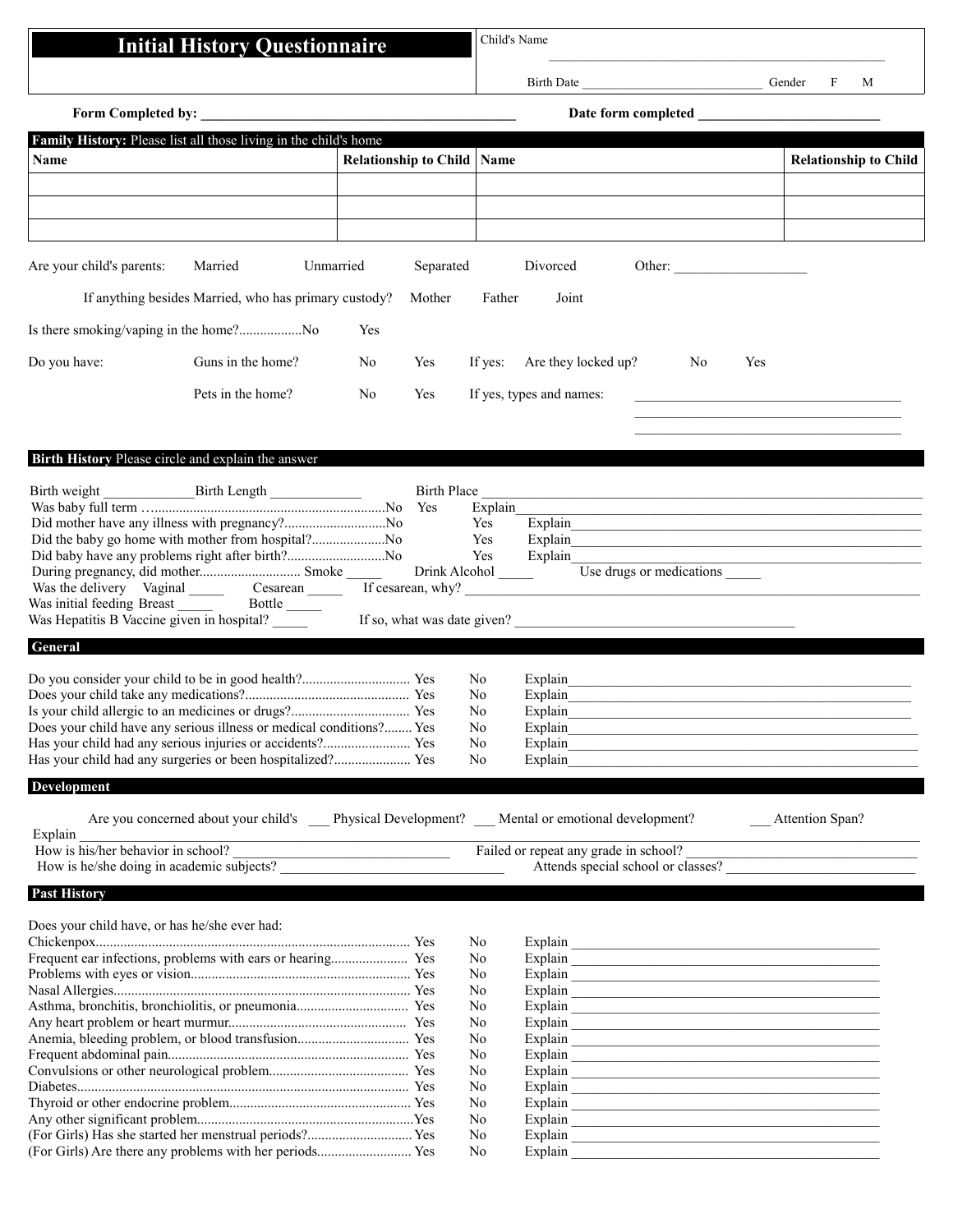|                                                                           | <b>Initial History Questionnaire</b>                             | Child's Name                                                                                           |                                                                                                                                                                                                                                                                                                                                                                                                                                                                                                                                                   |  |  |  |  |
|---------------------------------------------------------------------------|------------------------------------------------------------------|--------------------------------------------------------------------------------------------------------|---------------------------------------------------------------------------------------------------------------------------------------------------------------------------------------------------------------------------------------------------------------------------------------------------------------------------------------------------------------------------------------------------------------------------------------------------------------------------------------------------------------------------------------------------|--|--|--|--|
|                                                                           |                                                                  | Birth Date                                                                                             | Gender<br>F<br>M                                                                                                                                                                                                                                                                                                                                                                                                                                                                                                                                  |  |  |  |  |
| Form Completed by:<br>Date form completed                                 |                                                                  |                                                                                                        |                                                                                                                                                                                                                                                                                                                                                                                                                                                                                                                                                   |  |  |  |  |
| Family History (Family History only as far back as child's Grandparent's) |                                                                  |                                                                                                        |                                                                                                                                                                                                                                                                                                                                                                                                                                                                                                                                                   |  |  |  |  |
| Has any family member had the following?                                  |                                                                  |                                                                                                        |                                                                                                                                                                                                                                                                                                                                                                                                                                                                                                                                                   |  |  |  |  |
|                                                                           |                                                                  |                                                                                                        |                                                                                                                                                                                                                                                                                                                                                                                                                                                                                                                                                   |  |  |  |  |
|                                                                           |                                                                  |                                                                                                        |                                                                                                                                                                                                                                                                                                                                                                                                                                                                                                                                                   |  |  |  |  |
|                                                                           |                                                                  |                                                                                                        |                                                                                                                                                                                                                                                                                                                                                                                                                                                                                                                                                   |  |  |  |  |
|                                                                           |                                                                  |                                                                                                        |                                                                                                                                                                                                                                                                                                                                                                                                                                                                                                                                                   |  |  |  |  |
|                                                                           |                                                                  |                                                                                                        |                                                                                                                                                                                                                                                                                                                                                                                                                                                                                                                                                   |  |  |  |  |
|                                                                           |                                                                  |                                                                                                        |                                                                                                                                                                                                                                                                                                                                                                                                                                                                                                                                                   |  |  |  |  |
|                                                                           |                                                                  |                                                                                                        |                                                                                                                                                                                                                                                                                                                                                                                                                                                                                                                                                   |  |  |  |  |
| Mental illness or development problems Yes No Who                         |                                                                  |                                                                                                        |                                                                                                                                                                                                                                                                                                                                                                                                                                                                                                                                                   |  |  |  |  |
|                                                                           |                                                                  |                                                                                                        |                                                                                                                                                                                                                                                                                                                                                                                                                                                                                                                                                   |  |  |  |  |
|                                                                           |                                                                  |                                                                                                        |                                                                                                                                                                                                                                                                                                                                                                                                                                                                                                                                                   |  |  |  |  |
|                                                                           |                                                                  |                                                                                                        |                                                                                                                                                                                                                                                                                                                                                                                                                                                                                                                                                   |  |  |  |  |
| Bed wetting (after 10 years old)Yes No Who                                |                                                                  |                                                                                                        |                                                                                                                                                                                                                                                                                                                                                                                                                                                                                                                                                   |  |  |  |  |
|                                                                           |                                                                  |                                                                                                        |                                                                                                                                                                                                                                                                                                                                                                                                                                                                                                                                                   |  |  |  |  |
|                                                                           |                                                                  |                                                                                                        |                                                                                                                                                                                                                                                                                                                                                                                                                                                                                                                                                   |  |  |  |  |
|                                                                           |                                                                  | PLEASE READ CAREFULLY AND INITIAL EACH ITEM                                                            |                                                                                                                                                                                                                                                                                                                                                                                                                                                                                                                                                   |  |  |  |  |
| Pediatrics                                                                | must present copies for my child's file.                         |                                                                                                        | biological parents have access to full disclosure (even non-custodial parent) and both can authorize<br>representatives unless parental rights have been terminated by court order. If those court orders exist, I<br>I have reviewed and agreed to the Financial Policy, which states I am financially responsible for any<br>balance not covered by my insurance carrier. I understand that my coverage is determined by an agreement<br>I have made with my insurance carrier and that insurance denials do not reflect the opinions of Caring |  |  |  |  |
|                                                                           | additional copies of any policy upon request.                    |                                                                                                        | I have been provided the Medical Home Agreement and office policies. I understand that I may receive                                                                                                                                                                                                                                                                                                                                                                                                                                              |  |  |  |  |
|                                                                           |                                                                  | I understand that any previous unpaid balance and current charges, are due upon checking in.           |                                                                                                                                                                                                                                                                                                                                                                                                                                                                                                                                                   |  |  |  |  |
|                                                                           | I understand that a fee may be assessed for missed appointments. |                                                                                                        |                                                                                                                                                                                                                                                                                                                                                                                                                                                                                                                                                   |  |  |  |  |
|                                                                           | I am aware that appointment wait times may vary.                 |                                                                                                        |                                                                                                                                                                                                                                                                                                                                                                                                                                                                                                                                                   |  |  |  |  |
|                                                                           |                                                                  | of my child's Person Health Information. I attest the information I have provided is true and correct. | I have read and I agree to Caring Pediatrics. I consent to the treatment of my child as well as the use of the disclosure                                                                                                                                                                                                                                                                                                                                                                                                                         |  |  |  |  |

Signature of Parent/Legal Guardian: